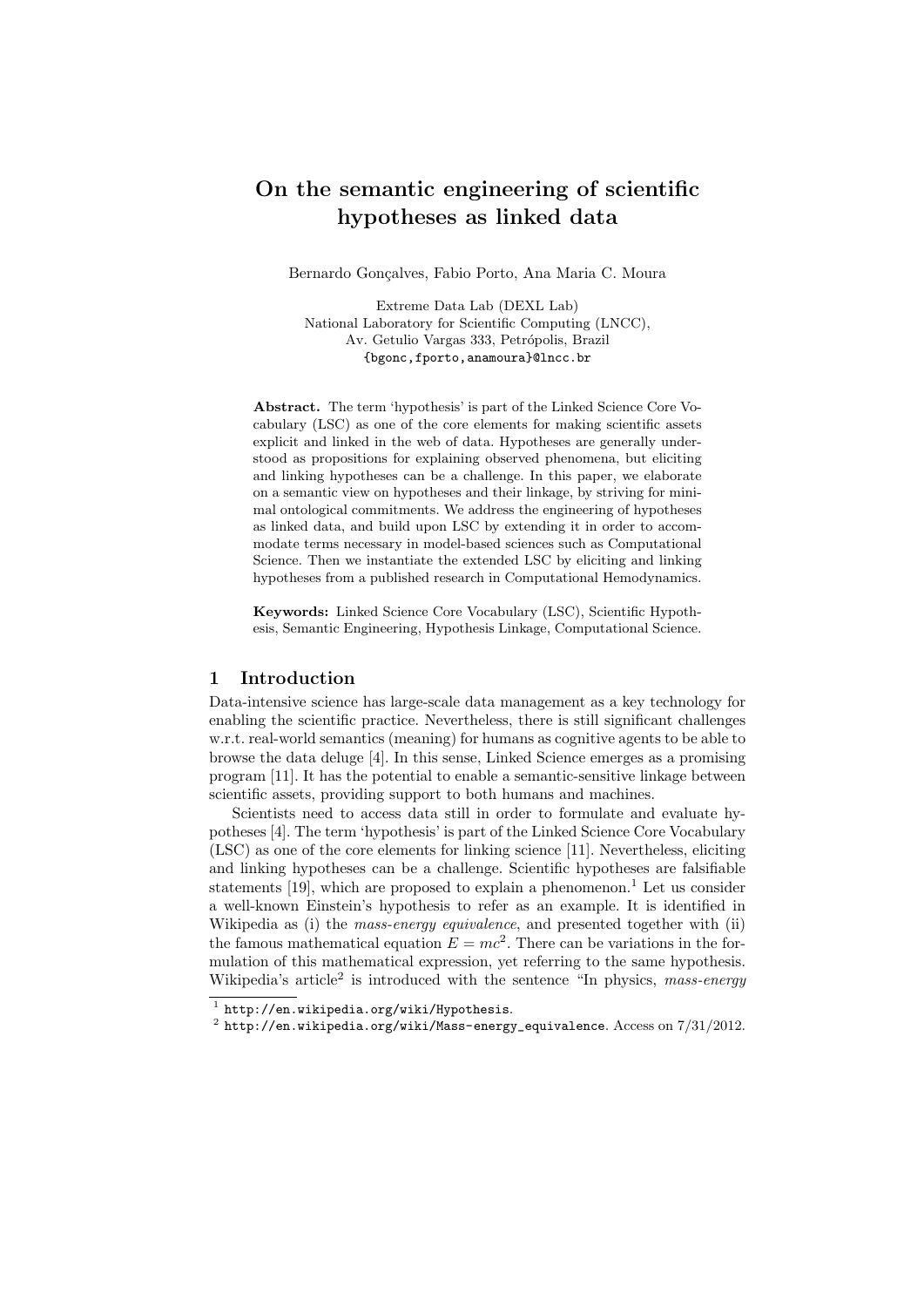equivalence is the concept that the mass of a body is a measure of its energy content." This hypothesis is strongly supported by experiments, and explains the transfer of energy and mass as a general phenomenon (cf. Wikipedia's article).

That example illustrates a semantic view on scientific hypotheses that draws on their existence apart from a particular statement formulation in some mathematical framework. The mathematical equation is not enough to identify the hypothesis, first because it must be physically interpreted, second because there can be many ways to formulate the same hypothesis. The link to a mathematical expression, however, brings to the reified hypothesis concept (Wikipedia's entry) higher semantic precision. Another link, in addition, to an explicit description of the explained phenomenon (emphasizing its "physical interpretation") can then (reasonably) succeed in bringing forth the intended meaning.

In this paper, we elaborate on a semantic view on scientific hypotheses and their linkage, by striving for minimal ontological commitments [7]. We address the engineering of hypotheses as linked data, and build upon LSC [11] by extending it in order to accommodate terms necessary in model-based sciences such as Computational Science. We focus on this powerful new scientific discipline [21], where scientific hypotheses are assumptions that constrain the interpretation of observed phenomena for computer simulation. Then we instantiate the extended LSC by eliciting and linking hypotheses in a published research in Computational Hemodynamics [1]. This paper points out the important role hypotheses are to play as conceptual entities in Linked Science [11] and theory-driven eScience [2].

The paper is organized as follows. In Section 2 we comment on a related work background, and in Section 3 we introduce hypotheses in Computational Hemodynamics. In Section 4 we present our semantic view on hypotheses and its engineering in Linked Science by extending LSC. This section is fully illustrated with examples from Computational Hemodynamics. In Section 5 we instantiate the extended LSC in a published research on the modeling and simulation of the human cardiovascular system. Finally, in Section 6 we conclude the paper.

## 2 Related Work

The HyBrow (Hypothesis Browser) conceptual framework [20] addresses hypothesis modeling in Bioinformatics. It aims at providing biologists with a unified eScience infrastructure for hypothesis formulation and evaluation against observed data. HyBrow is based on an OWL ontology and application-level rules to contradict or validate hypothetical statements. As an upgrade of HyBrow, the HyQue [3] framework adopts linked data technologies and employs Bio2RDF to add to HyBrow semantic interoperability capabilities. HyBrow/HyQue's hypotheses are domain-specific statements that correlate biological processes (seen as events) in First-Order Logic (FOL) with free quantifiers. Hypothesis formulation in HyBrow/HyQue is constrained to a FOL-based model-theoretic semantics in favor of hypothesis evaluation. Our point, nevertheless, is that such requirement could also be met without hardwiring hypothesis modeling and encoding (cf. [13]). In our work, we strive for eliciting and linking hypotheses as conceptual entities and capitalize on the co-existance of different formulations (possibly in different languages) of the same hypothesis on the web.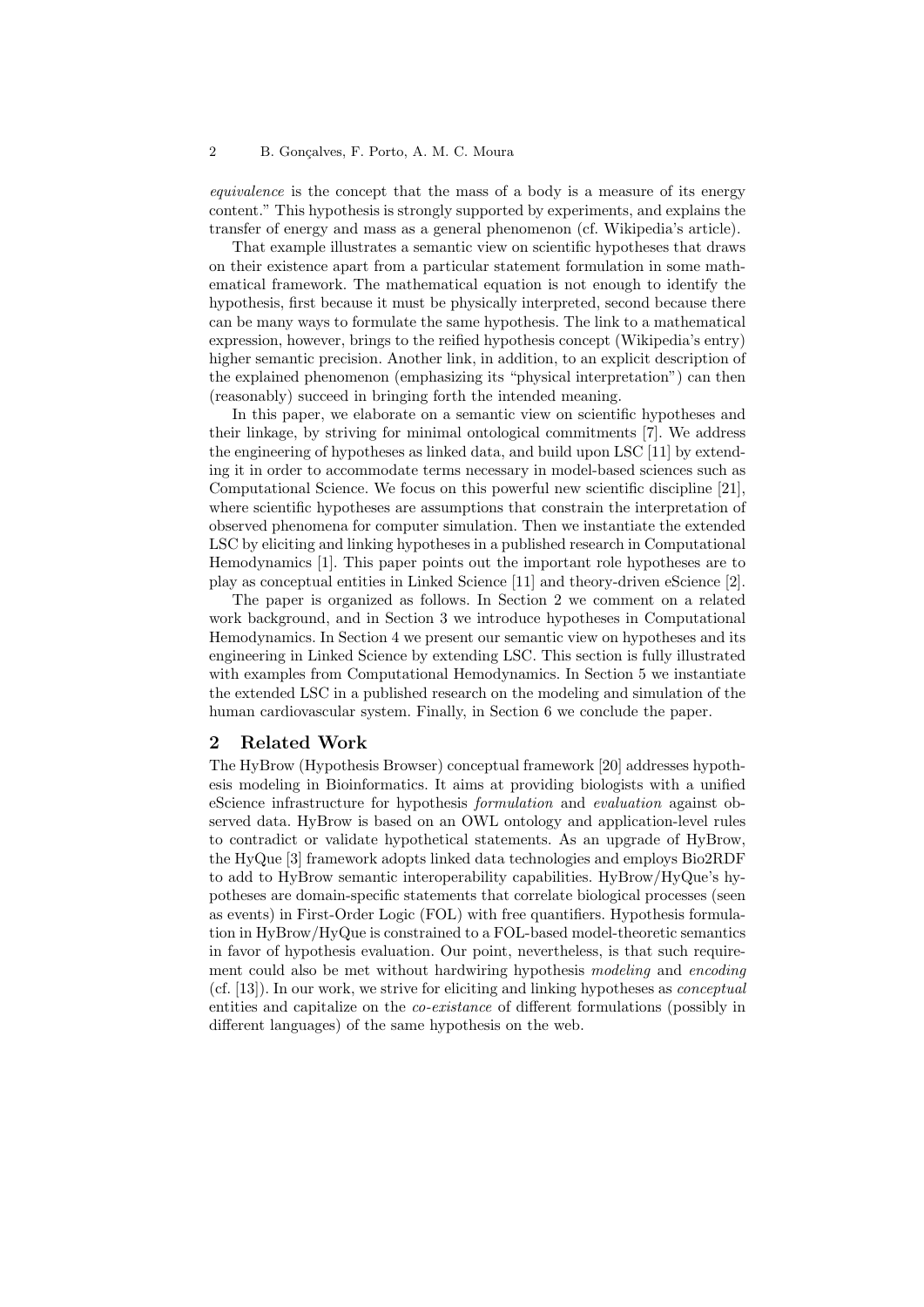LSC provides core terms for making scientific assets explicit and linked in the web of data.<sup>3</sup> In [11, p. 12], Kauppinen et al. instantiate LSC to a research in Environmental Conservation that investigates "the notion that hazards to Amazonian forests have declined over the last decade" [16] (the emphasis is ours). In fact, by dealing with that hypothesis as a conceptual entity, the scientists make it possible to change its statement formulation or even to assert a semantic mapping to another incarnation of the hypothesis in case someone else reformulates it. The preservation of the hypothesis conceptual identity is particularly interesting in that case, since it can then be tracked in public affairs.

Brodaric et al.'s Science Knowledge Infrastructure ontology (SKIo) [2] is a foundational work to leverage data-driven eScience to a theory-driven paradigm. SKIo extends the top-level ontology DOLCE [17], following a top-down approach to characterize concepts of the scientific method. SKIo aims at providing ontological distinctions of terms like 'theory', 'law', 'problem', which can appear in different contexts with subtle different meanings. This qualifies SKIo as a reference ontology (in the sense of Guarino  $[8, p, 5]$ , also called *foundational* [17, p. 3]) for scientific knowledge representation. On the one hand, a well-founded, finegrained ontology such as SKIo can be used to support meaning negotiation in science, enabling the semantic interoperability of scientific assets. On the other hand, SKI<sup>o</sup>'s top-down ontology engineering approach requires from scientists (as independent knowledge engineers) to subscribe to abstract ontological commitments [10]. This justifies the need for a *lightweight ontology* [17, p. 2], a second kind of ontology, like LSC, to serve as a shareable, minimally laden vocabulary that fits the needs of a community (cf. [7]). One can take benefits of both artifacts by instantiating the lightweight ontology, yet by referring to the reference one as an interlingua. This is sought for in our work, which considers SKIo as a reference ontology and LSC as a lightweight ontology for Linked Science. In this paper we concentrate on extending and instantiating LSC for realizing Linked Science in a research. An alignment of the extended LSC to SKIo can be addressed in future work for the semantic interoperability of scientific assets in different researches. Then the technique for hypothesis linkage introduced here (see Section 4.3) shall be extended to map hypotheses in different researches, in support of the (decentralized) growth of scientific knowledge on the web.

Next section introduces hypotheses in Computational Hemodynamics. In Computational Science, state-of-the-art models are the vehicle of several entangled hypotheses about a studied phenomenon [21]. The terms 'hypothesis' and (modeling) 'assumption' are used interchangeably in that field. We then stick to LSC's minimal commitment in the definition of lsc:Hypothesis as "any kind of hypothesis" [11], and do not distinguish assumptions from (say) laws, empirical regularities, (under-)theories—for such distinctions, refer to SKIo [2].

# 3 Hypotheses in Computational Hemodynamics

Among plenty of natural phenomena that are addressed by research groups from our institution, we have chosen to work in this paper with Hemodynamics. The

 $3$  Version 11/29/2011. Available at http://linkedscience.org/lsc/ns-20111129.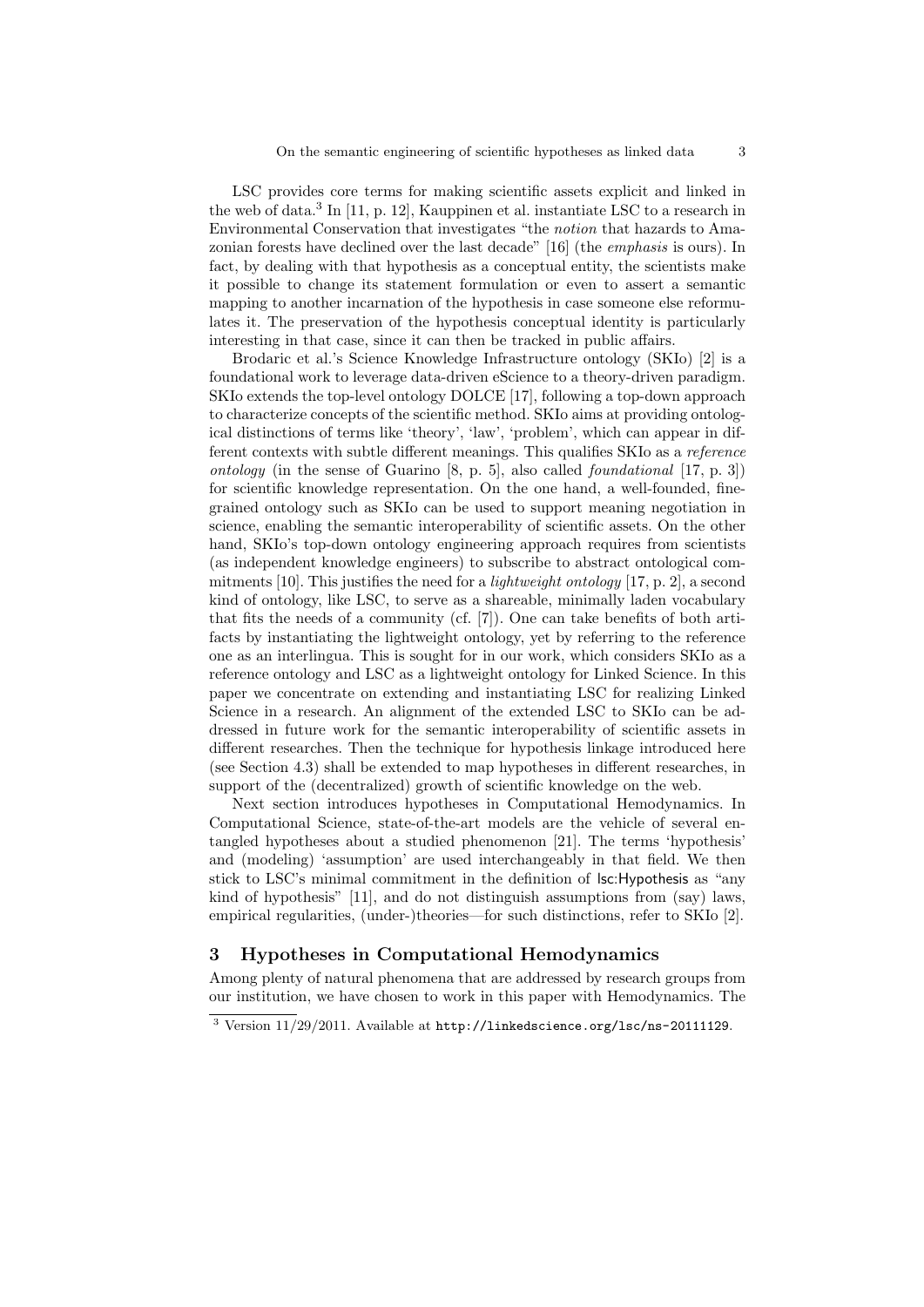reason is that the sheer complexity of the human cardiovascular system (CVS) stresses the nature and role of hypotheses in the formulation of a complex mathematical model. The computational modeling of blood flow in vascular vessels can support investigations about the development of pathologies [5]. A model used to simulate such a phenomenon has to be simple enough to allow for a numerical treatment at reasonable computational costs. Yet, it has to provide all the information that is essential for their comprehension. A relevant feature of the phenomena of in CVS is their "multiscale" nature both with respect to time and space variables. Blood vessels in different regions of CVS vary significantly in terms of their diameter, wall thickness, elasticity, etc. As of time scales, the long-term formation of atherosclerotic plaques can be a response of the vascular tissue to specific stresses induced by the blood during heart beats ( $\approx 0.8 s$ ). A plaque developed, e.g., in the carotid artery, could affect the blood flow rate to the brain and change the overall circulation in CVS.

The challenge of CVS modeling with multiscale techniques is addressed in the literature by several groups, one of which leading the HemoLab project at our institution.<sup>4</sup> In their published research papers, an implicit complex hypothesis is typically formulated as a sophisticated mathematical model, with the implicit meaning that the model is fit in simulating the phenomenon of interest. That final, synthesized hypothesis formulated as an effective model can be used to make predictions. For this reason we shall refer to it henceforth as a hypotheticodeductive (H–D) system [9] whenever is relevant to distinguish it as such.

Nonetheless, it is worth highlighting that a H–D system is only the scientist's finished work [9] and can hardly be grasped (neither is it described) at once. Instead, it is worked out in modeling steps as the scientist goes back and forth by assuming and revising simpler hypotheses and assembling them together. This is something important to be considered for the sake of reproducibility. We shall refer from now on to hypotheses in Computational Hemodynamics throughout this paper to illustrate our semantic engineering of hypotheses as linked data.

## 4 Semantic Engineering of Scientific Hypotheses

A scientific hypothesis is a falsifiable statement [19]. That is, it must be prone to be either supported or refuted by observation and experimentation. Another point to note is that in model-based sciences, a formal language with some notation constitutes the technical manner to express hypotheses as *models*, while non-formal expressions like image sketches or natural language itself are used as more flexible alternatives to convey meaning in papers, books, conversations.

## 4.1 A Semantic View on Hypotheses

In a careful examination on what a scientific hypothesis is, we note that (i) its falsifiability grounds it in the *observable* world, while (ii) its statement formulation allows to be assigned for it truth values. An additional feature we should add still is that (iii) it comprises the scientist's interpretation of the observed phenomenon [9], and this third feature brings forth the hypothesis' conceptual

 $<sup>4</sup>$  http://macc.lncc.br.</sup>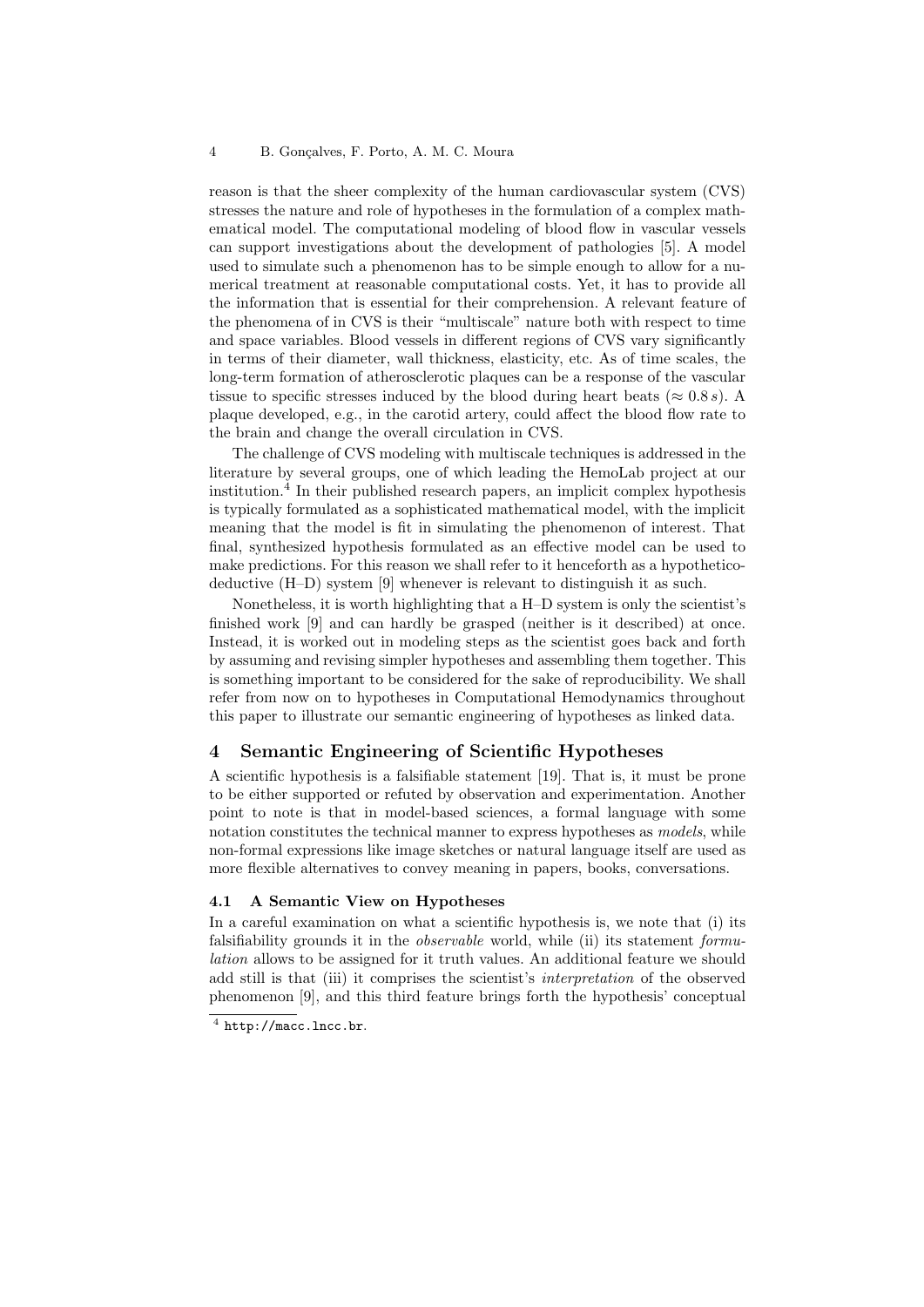

Fig. 1. Ogden and Richards' meaning (or semiotic) triangle (from [12] apud. [18]).

nature which is important for semantic interoperability. This hypothesis threefold notion can be compared to Ogden and Richards' meaning (or semiotic) triangle (see Fig. 1) [18], if we consider the hypothesis conceptual identity (thought or reference), its statement formulation as a model that can be evaluated (symbol), and its reference to a phenomenon that can be observed or measured (referent).

Ogden and Richards' meaning triangle has been adopted by Kuhn in his characterization of concept for the purpose of semantic engineering [12], which fits well to this semantic view on scientific hypotheses. In Linked Science, as we commented on the Einstein's hypothesis example, all of those three corners of the triangle are relevant to be made explicit. In next section we elaborate on the design of this semantic view on hypotheses in the framework of Linked Data.

### 4.2 Hypotheses as Linked Data

We design our semantic view on scientific hypotheses as a Model–Hypothesis– Phenomenon triad and call it the hypothesis triangle (see Fig. 2). Data and phenomenon-related entities (viz., Region, Time, and Observable) ground the hypothesis triangle in the observable world. All of those entities are RDF resources by design.

With the hypothesis triangle, scientists are able to express themselves in multiple co-existing forms on each of its three corners. This is captured by assigning to them RDF properties. For a prompt example, let us consider a hypothesis in Computational Hemodynamics (see Fig. 3). In the current state-of-the-art [1, 5], the blood flow in the microvascularity (say) of the hands is assumed to behave analogously to an electrical circuit: a resistor-capacitor connection in parallel (standing for the flow in the arterioles), in series with another resistor (standing for the flow in the capillaries). The rationale is that the blood flows like an electrical current. The arterioles' wall tissue absorbs ("dissipates") it, while still stretching itself (locally accumulating blood) in response to a blood pressure gradient ("voltage"). The capillaries in turn have a very small diameter, for which deformation is neglectable w.r.t. the resistance to the flow. In this illustration (Fig. 3), we are using known terms such as rdfs:label, rdf:value, dc:description and foaf:depiction as RDF properties. These, once arranged together, can all be worth as expressions of hypotheses, models, and phenomena. The convention of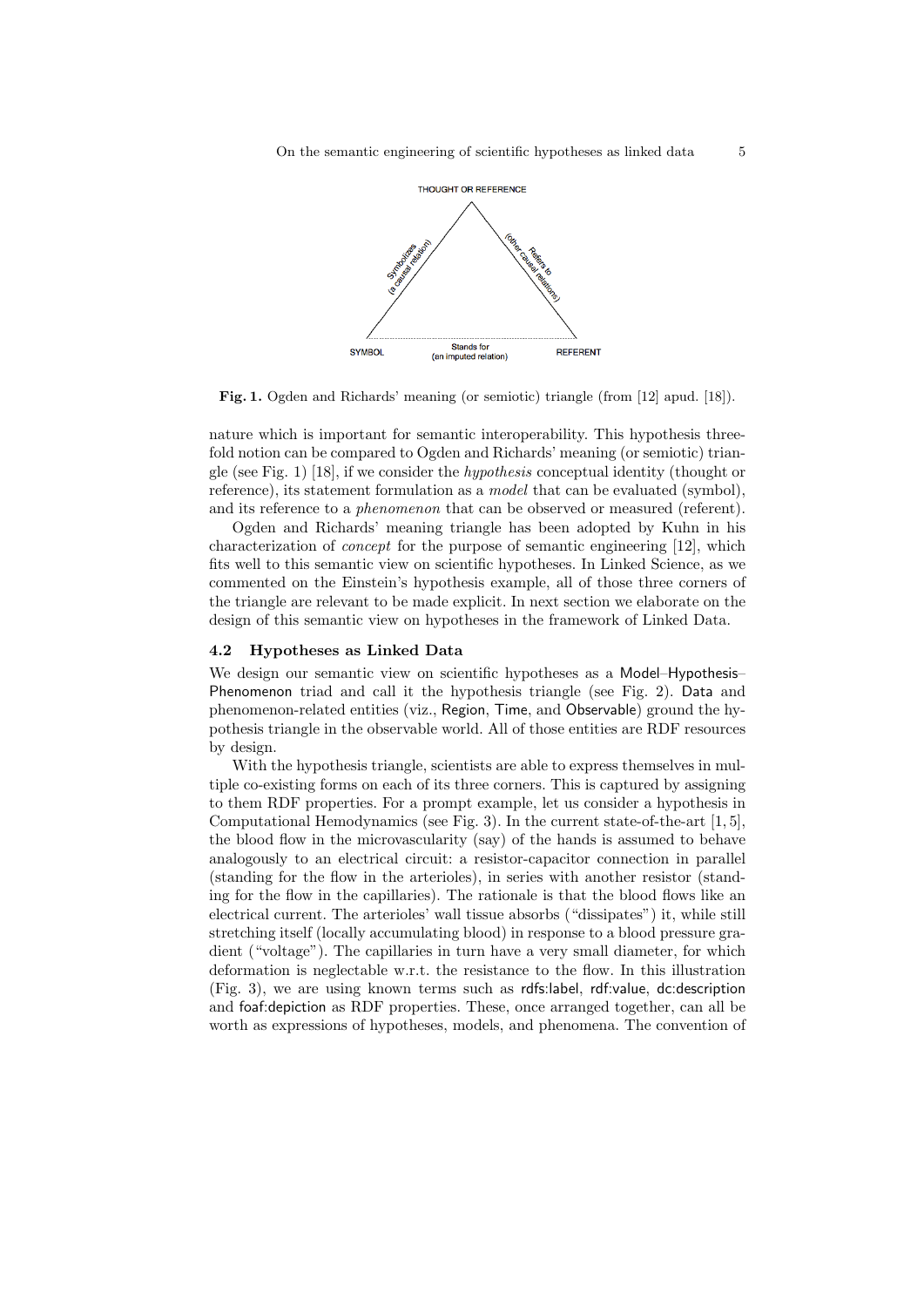

Fig. 2. A triadic notion of lsc:Hypothesis (thought or reference), which explains a Phenomenon (referent) and is formulated as a Model (symbol). Terms with a namespace as prefix come from LSC (version 11/29/2011) or from its imported vocabularies. The others are proposed here to account for hypotheses in model-based sciences with no loss in generality.

proper RDF properties for the RDF resource Model can benefit further from ontologies for representing mathematics on the semantic web [15].

The conceptualization shown in Fig. 2 extends LSC by striving for minimal ontological commitments.<sup>5</sup> Three terms are new, namely, Phenomenon, Observable and Model. They come with five additional relational terms: explains, formulates, represents, has Aspect and realizes; all of them are potentially  $n \times n$ . The hypothesis triangle relations explains, formulates, represents turn out to be functional in the scientist's final decision in adopting a particular model  $m_1$  to formulate a hypothesis  $h_1$ , which is meant to explain phenomenon  $p_1$ . To anticipate next section, all that lies within the scope of a research, where such instances are to be made semantically explicit. The represents link is dashed to point out that its instances do not have to be asserted, since they can be inferred by a rule, namely, for all  $\langle m, h, p \rangle \in M \times H \times P$ , if formulates $(m, h)$ and explains(h, p), then represents(m, p); where M, H and P are sets of models, hypotheses and phenomena, respectively. In model-based sciences, it is such a triple  $\langle m, h, p \rangle$  that can afford to convey a scientific hypothesis unambiguously.

A Phenomenon, as originally defined by Kant, is "any observable occurrence," which is distinguished from 'noumenon' (thing-in-itself, not directly accessible to observation).<sup>6</sup> A Phenomenon isAboutRegion and isAboutTime, and it hasAspect Observable. We adopt the term Observable, differing to (say) 'physical quantity', in order to refer to the quantifiable observable world but still cover non-quantities such as genes and astronomical objects.<sup>7</sup> The term Data appears as a core element in LSC. We then add the link realizes to Observable in order to tie up the

<sup>&</sup>lt;sup>5</sup> In particular, we have strived to make it possible for computational scientists to promptly recognize and instantiate this extended LSC in their research.

 $^6$  http://en.wikipedia.org/wiki/Phenomenon.

<sup>7</sup> Although in this paper we focus on Computational Science, we have strived not to restrict this conceptualization to that discipline.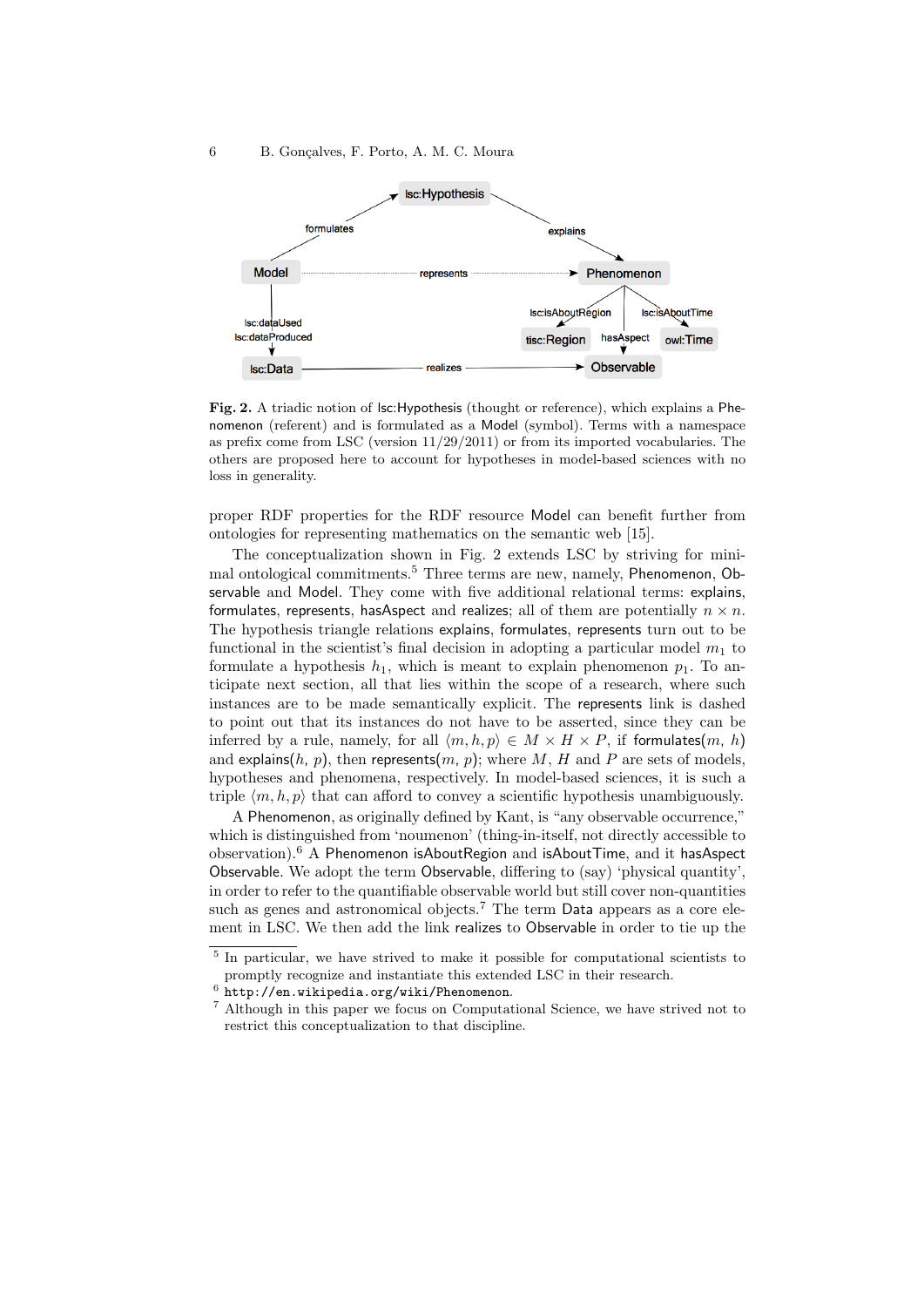

Fig. 3. On the left, an illustration of the CVS emphasizing the multiscale modeling for different regions of the system. On the right, a hypothesis explaining the blood flow in the microvascularity of peripheral beds as an instance of the hypothesis triangle.

hypothesis triangle according to its grounding in the measurements of observables. Refutation can be considered a function  $\rho : H \to [0,1]$ , as a measure of the distance between data produced (model output, or, conceptually, hypothesis predictions) and data used (model input, or, conceptually, phenomenon observations). This metrics can be designed as an RDF datatype property refutation to be assigned by the scientist users in order to explicitly assess the quality of their hypotheses (models) in explaining (representing) their observed phenomena.

### 4.3 Linking Hypotheses in a Local Research

To make only a final hypothesis (a H–D system [9]) explicit may not provide much *conceptual traceability* about a research (ibid.). This issue can be addressed, however, by eliciting simpler hypotheses and linking them properly in the derivation of more complex ones. While complex hypotheses are formed by combining two or more hypotheses already assumed, atomic hypotheses constitute for the scientist a single unit of thought either because it has been borrowed from another research or because it has been assumed at once from scratch.

Nevertheless, hypotheses (e.g., in Mathematical Modeling) are entangled in such a way that the primitive can no longer be identified in the resulting one. Therefore, we do not attempt to prescribe any logical structure for hypothesis combination. Rather, we borrow prov:wasDerivedFrom $8$  as a semantically lightweight relation under a notion of provenance and consider that a complex hypothesis is a blend of others. We use prov:wasDerivedFrom as an ordering relation to make up a data structure for hypothesis linkage as follows.

<sup>8</sup> From the PROV Ontology, available at http://www.w3.org/TR/prov-o/.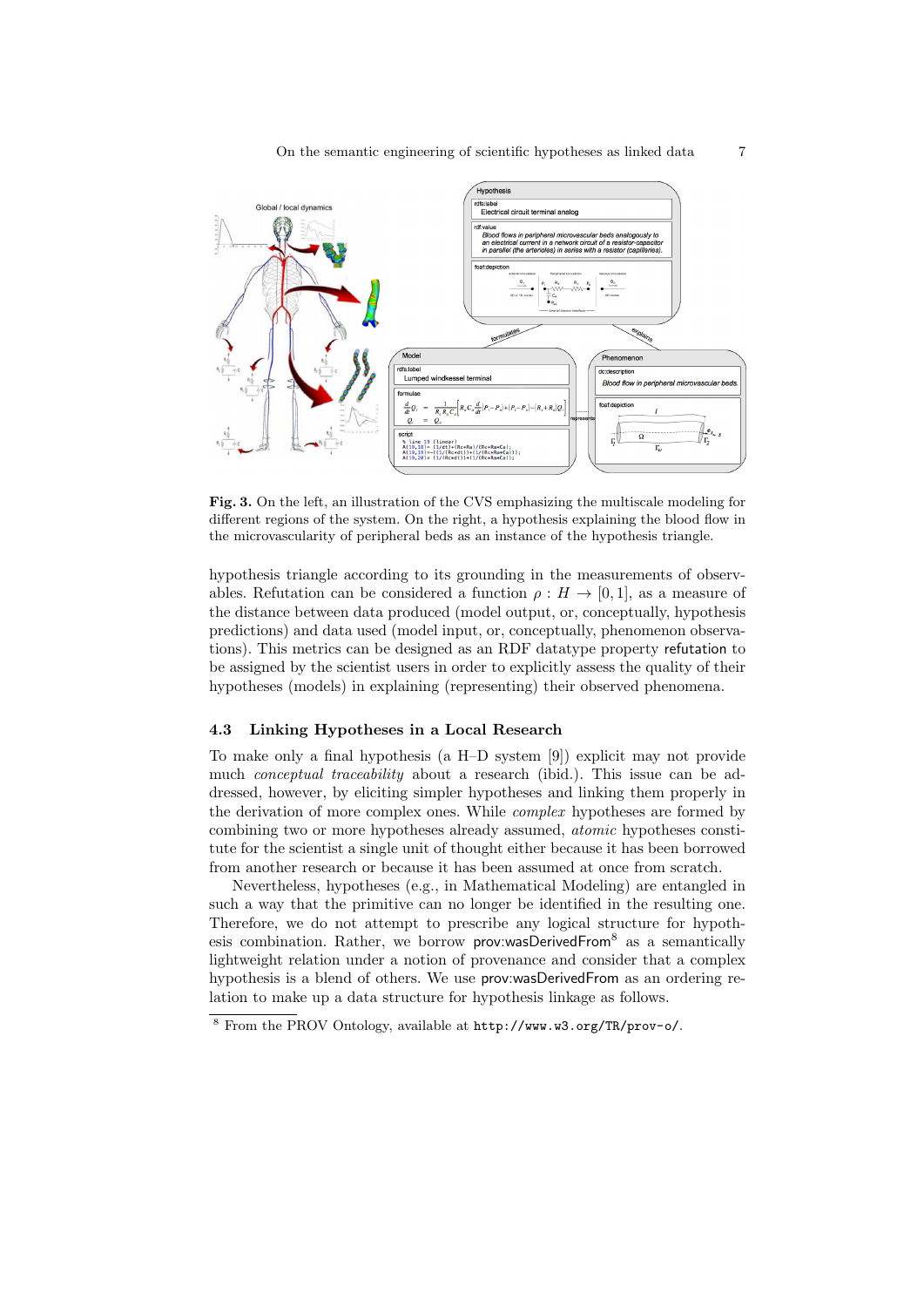

Fig. 4. On the lower right, the atomic/complex hypothesis distinction, and prov:wasDerivedFrom for hypothesis linkage. A hypothesis lattice is formed by considering a set of hypotheses equipped with prov:wasDerivedFrom as a strict order < (from the bottom to the top). Hypotheses directly derived from exactly one hypothesis are atomic, while those directly derived from at least two hypotheses are complex.

**Def.** 1 Let H be the set of hypotheses in a local research, and  $\lt$  be a strict order (asymmetric and transitive). For all  $h_1, h_2 \in H$ , we write  $h_1 < h_2$  if  $h_1$  was **derived from**  $h_2$ . More specifically, if  $h_1 < h_2$  and for no  $h \in H$ ,  $h_1 < h < h_2$ , then we write  $h_1 \prec h_2$  and say that  $h_1$  was directly derived from  $h_2$ .

**Def. 2** We call  $h \in H$  an atomic hypothesis if there exists exactly one  $h_1 \in H$ such that  $h \prec h_1$ . Otherwise, we call  $h \in H$  a **complex hypothesis** if there exists at least two hypotheses  $h_1, h_2 \in H$  such that  $h \prec h_1$  and  $h \prec h_2$ .

**Def. 3** There is a special hypothesis  $h_0 \in H$ , such that for all  $h \in H \setminus \{h_0\}$ ,  $h < h_0$ . We call  $h_0$  H's **top hypothesis**. (trivially,  $h_0$  assumes nothing).

Our design approach for hypothesis linkage turns out to form a lattice data structure [22], but both its formalization and the semantics of hypothesis blending fall outside the scope of this paper. Fig. 4 shows the hypothesis lattice which comprises the H–D system (h17) of our application case in Computational Hemodynamics (cf. Section 5). Symbol  $\mathcal{T}'$  is used as a label for the top hypothesis h0. The hypothesis shown in Fig. 3 is h14 in this hypothesis lattice.

#### 4.4 Links of the Hypothesis Triangle as Morphisms

From the design solutions presented in the two previous sections, we obtain an interesting framework for linking scientific assets in a research. For example, Fig. 5 shows a complex hypothesis h8 for explaining a general phenomenon of fluid behavior (p8) which is present in our application case (where the fluid is human blood). This hypothesis, as a H–D system for explaining p8, is the bottom element of the hypothesis lattice shown on the top center in Fig. 5. The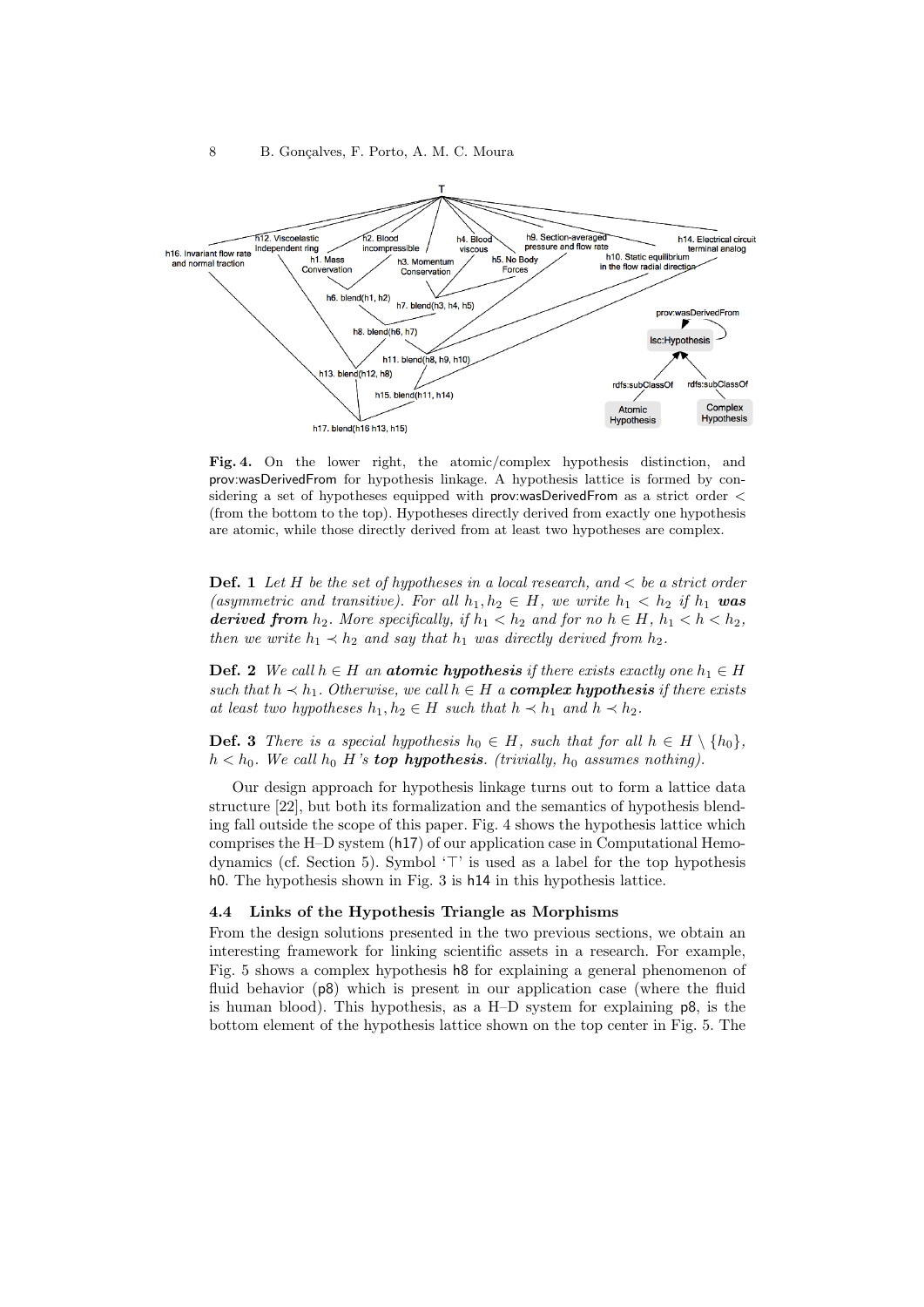

Fig. 5. Hypothesis lattice unfolded into model and phenomenon isomorphic lattices. Model m1 formulates hypothesis h1, which explains phenomenon p1. Similarly, m2 formulates h2, which explains p2, and so on.

hypothesis lattice is unfolded into model and phenomena isomorphic lattices according to the hypothesis triangle  $(Fig. 2)$ .<sup>9</sup> The lattices are isomorphic if one takes subsets of  $M$ ,  $H$  and  $P$  such that formulates, explains and represents are both one-to-one and onto mappings (i.e., bijections), seen as structure-preserving mappings (morphisms). This turns out to be the case in published research papers where scientists propose exactly one hypothesis to explain exactly one phenomenon of interest, and formulate the former in exactly one way.

We are eliciting in Fig. 5, for example, the hypotheses underlying the socalled continuity equation  $(m1)$  and the Navier-Stokes equations  $(m7)$ . These are standard models in the study of fluid mechanics [14] and they are applied in our case in Computational Hemodynamics. The hypothesis lattice shown in Fig. 5 (on the top center) is a sublattice of the hypothesis lattice shown in Fig. 4. Deductions from h8 as a H–D system can be too coarse for predicting conditions of blood flow in vascular vessels, for which predictions from h17 can be adequate.

## 5 Instantiation of the Extended LSC

In this section we present a published research in Computational Hemodynamics as an instantiation of the extended LSC proposed here. The research we instantiate is reported in the article "On the potentialities of 3D-1D coupled models in hemodynamics simulations" by Blanco et al. [1] from our institution. The article elaborates on the potential of such coupled models (introduced preliminarily by Formaggia et al. [5]) for predicting two hemodynamics conditions: (i) the sensitivity of local blood flow in the carotid artery to the heart inflow condition, and (ii) the sensitivity of the cardiac pulse to the presence of an aneurysm. A

 $9$  We are using symbol ' $\top$ ' to denote a top hypothesis, and abusing this notation slightly to mean the same (isomorphically) for the model and phenomenon lattices.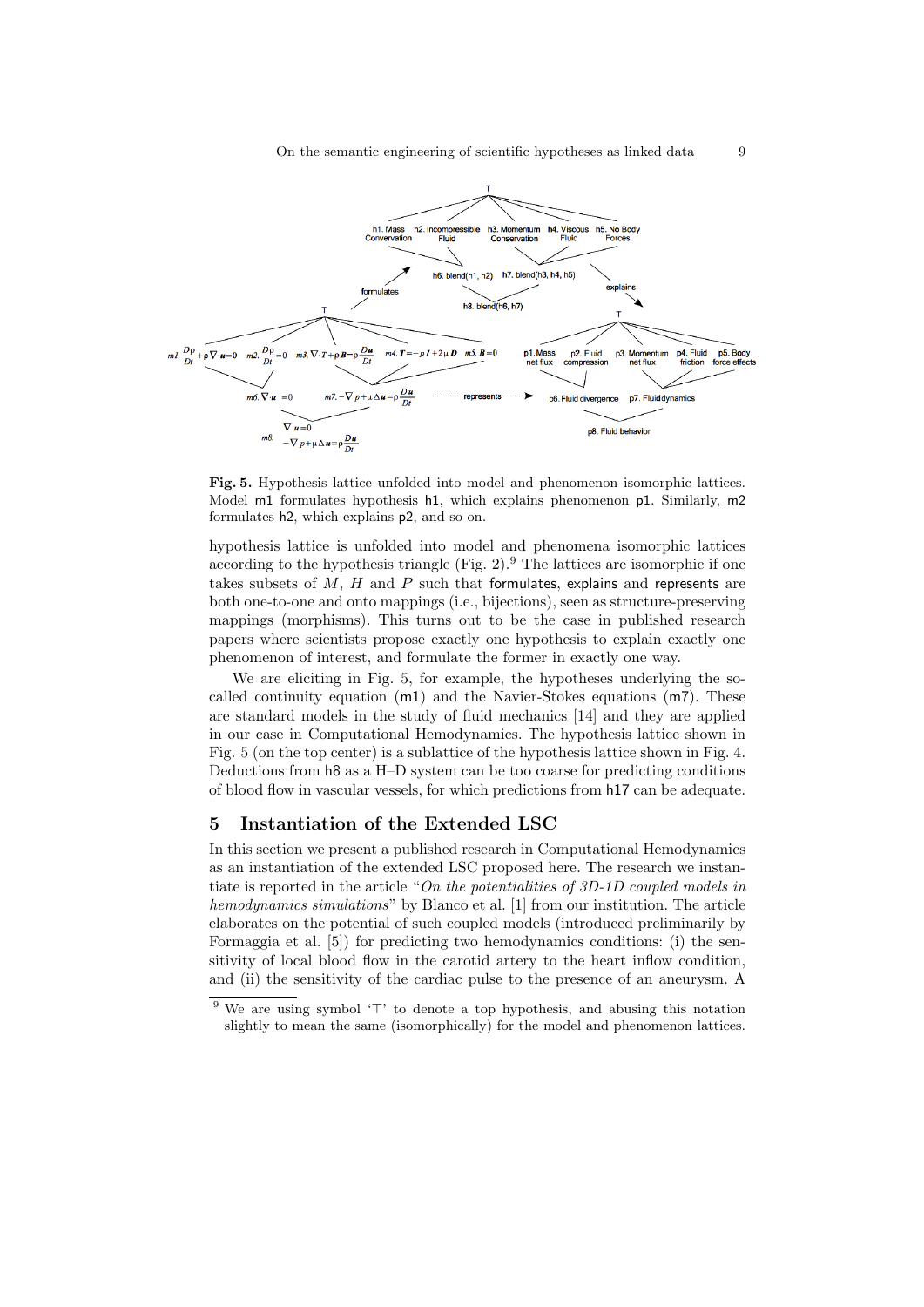#### 10 B. Gonçalves, F. Porto, A. M. C. Moura

representative account of the extended LSC instantiation on that research is described in Table 1. The scientific assets presented in Table 1 are linked according to the conceptualization shown in Fig. 2.

In particular, Table 1 includes the final complex hypothesis h17 which is Blanco et al.'s H–D system as shown in Fig. 4. With the extended LSC, we can provide scientists with interesting querying functionalities on the web. SPARQL queries can select, e.g., all the atomic hypotheses built into h17, or all the modelhypothesis-phenomenon triples in a research. We present below a SPARQL query Q1 selecting a particular triple  $\langle m, h, p \rangle \in M \times H \times P$ , namely, the one shown in Fig. 3. It exemplifies a scientist interested in Blanco et al.'s research.

Q1. Find in Blanco et al.'s research a hypothesis (if any) explaining phenomena of blood flow in microvascular vessels and show which model formulates it.

```
PREFIX rdfs: <http://www.w3.org/2000/01/rdf-schema#>
PREFIX dc: <http://purl.org/dc/elements/1.1/>
PREFIX lsc: <http://linkedscience.org/lsc/ns#>
SELECT ?hypothesis_name ?model_name
WHERE {
?h rdfs:label ?hypothesis_name . ?m rdfs:label ?model_name .
?h a lsc:Hypothesis . ?p a lsc:Phenomenon . ?m a lsc:Model .
?h lsc:explains ?p . ?m lsc:formulates ?h .
?p dc:description ?d .
FILTER regex(?d, "blood flow", "i") . FILTER regex(?d, "microvascular", "i")
}
----------------------------------------------------------------------------------------
| hypothesis_name | model_name |
========================================================================================
| "Electrical circuit terminal analog" | "Lumped windkessel terminal" |-----------------
```
It is worth now to draw attention to our initial motivation w.r.t. the semantic engineering of hypotheses in the context of data-intensive science. The datasets in Table 1 are linked to model m17, which is in turn linked to hypothesis h17. The latter can be an interpretation key to the research, and to those datasets in particular. This can be an interesting line of thought to be investigated further by developing querying patterns that bind hypotheses to data.

Recall that hypothesis evaluation is not addressed in this paper. But as we discuss elsewhere [6], state-of-the-art scientific workflow systems can be extended to manage hypotheses and models. The numerical methods which are necessary for computing model m17 find their place under the term lsc:Method. To cope with them, however, is another challenge and it falls out the scope of this paper. The Linked Science program provides a proper framework for overcoming such a limitation under the partial knowledge view of Linked Data. It allows the level of detail of a published research to be improved in a stepwise manner.

## 6 Conclusions

In this paper we have elaborated on a semantic view on scientific hypotheses and their linkage, by striving for minimal ontological commitments. We have addressed the engineering of hypotheses as linked data by extending LSC and instantiating it in a research in Computational Hemodynamics.<sup>10</sup>

 $\frac{10}{10}$  This extension has been proposed to LSC's authors and is under consideration to be incorporated into a next version of it (the current one dates to  $11/29/2011$ ) to be available at http://linkedscience.org/lsc/ns/.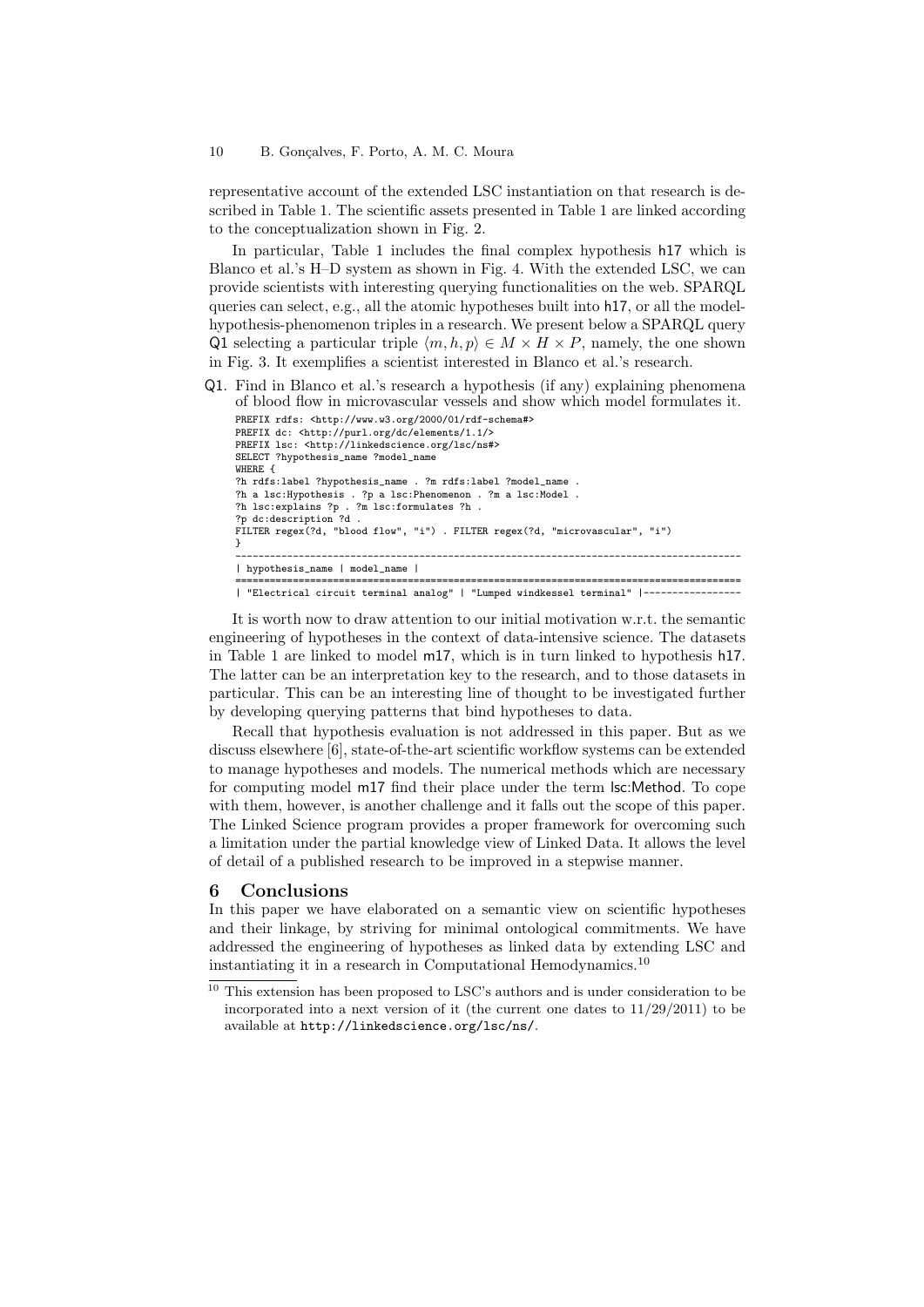On the semantic engineering of scientific hypotheses as linked data 11

|  |  | <b>Table 1.</b> Representative set of scientific assets of a research in Computational Hemo- |  |  |  |
|--|--|----------------------------------------------------------------------------------------------|--|--|--|
|  |  | dynamics as an instantiation of the extended LSC.                                            |  |  |  |

| rdfs:Class      | rdf:Resource $\rightarrow$                                                   | rdf:Literal                                                                                                                                                                 |
|-----------------|------------------------------------------------------------------------------|-----------------------------------------------------------------------------------------------------------------------------------------------------------------------------|
| Isc:Researcher  | authors1 rdf:value                                                           | "P.J. Blanco, M.R. Pivello, S.A. Urquiza, and R.A. Feijóo."                                                                                                                 |
| Isc:Research    | $\xrightarrow{\text{descriptation}}$<br>research1                            | "Simulation of hemodynamic conditions in the carotid artery."                                                                                                               |
| Isc:Publication | $pub1 \xrightarrow{dctitle}$                                                 | "On the potentialities of 3D-1D coupled models in hemody-<br>namics simulations."                                                                                           |
| Isc:Data        | dc:description<br>dataset1                                                   | "Flow rate of 5.0 $1/\text{min}$ as an inflow boundary condition at the<br>aortic root, in observation of Avolio (1980) and others."                                        |
| Isc:Data        | $\text{dataset2} \xrightarrow{\text{dc:description}}$                        | "1D mechanical and geometric data from Avolio (1980)."                                                                                                                      |
| Isc:Data        | $\texttt{dataset3} \xrightarrow{\texttt{dc:description}}$                    | "MRI images processed for reconstructing the 3D geometry of<br>both the left femoral and the carotid arteries."                                                             |
| Phenomenon      | $p17 \xrightarrow{dc:description}$                                           | "Blood flow in the carotid artery."                                                                                                                                         |
| tisc:Region     | $region1 \xrightarrow{dc:description}$                                       | "The carotid artery, a part of the human CVS."                                                                                                                              |
|                 | $\text{owl:} \text{IntervalEvent beat1} \xrightarrow{\text{dc:description}}$ | "A heart beat with period $T = 0.8 s$ ."                                                                                                                                    |
| Observable      | $\texttt{obl} \xrightarrow{\texttt{dc:description}}$                         | "Blood flow rate."                                                                                                                                                          |
| Observable      | $ob2 \xrightarrow{dc:description}$                                           | "Blood pressure."                                                                                                                                                           |
| Isc: Hypothesis | $h17 \xrightarrow{rdfs:label}$                                               | "blend $(h13, h15, h16)$ "                                                                                                                                                  |
| Model           | $m17 \xrightarrow{dc:description}$                                           | "3D-1D coupled model with lumped windkessel terminals."                                                                                                                     |
| Isc:Data        | $\texttt{dataset4} \xrightarrow{\texttt{dc:description}}$                    | "Plots of hemodynamic observables in the left femoral artery<br>produced to validate the hypothesis."                                                                       |
| Isc:Data        | $\text{dataset5} \xrightarrow{\text{dc:description}}$                        | "Plots of hemodynamic observables in the carotid artery."                                                                                                                   |
| Isc:Data        | dc:description<br>dataset6 -                                                 | "Scientific visualization of hemodynamic observables in the left<br>femoral artery produced to validate the hypothesis."                                                    |
| Isc:Data        | dataset7 dc:description                                                      | "Scientific visualization of hemodynamic observables in the<br>carotid artery both with and without aneurism."                                                              |
| Isc:Prediction  | $predict1 \xrightarrow{rdf:value}$                                           | "Sensitivity of local blood flow in the carotid artery to the heart"<br>aortic inflow condition."                                                                           |
| Isc:Prediction  | $predict2 \xrightarrow{rdf:value}$                                           | "Sensitivity of the cardiac pulse to the presence of an aneurysm<br>in the carotid."                                                                                        |
| Isc:Conclusion  | $conclusion1 \xrightarrow{rdf:value}$                                        | "3D-1D coupled models allow to perform quantitative and qual-<br>itative studies about how local and global phenomena are re-<br>lated, which is relevant in hemodynamics." |

In our work we have taken a direction tailored not to reduce hypotheses to a rigid logical structure, but to seek for them proper forms of expression as linked data. In this way, our approach allows for the co-existance of hypotheses and their formulations over multiple scientific domains and formalisms. The very problem of hemodynamics multiscale modeling is an astonishing example of hypotheses co-existance across multiple scales and the boundaries of disciplines.

We have shown that an effort in eliciting and linking of hypotheses can be rewarded with interesting functionalities in terms of conceptual traceability. The hypothesis lattice (see Fig. 4) is a data structure meant for the management of hypothesis evolution, as the scientist user operates over it by reflecting her cognitive operations on the scientific problem at hand. We aim at providing scientists with such a tool. We are developing an algebraic specification of abstract data types such as model, hypothesis and phenomenon for scientists to operate over on the web—e.g., by assuming, borrowing and revising hypotheses.

Significant effort still has to be carried on until we have sophisticated computational models reproducible online. This work is a step towards conceptual traceability, which might open some seaways for sailing on the big data [4].